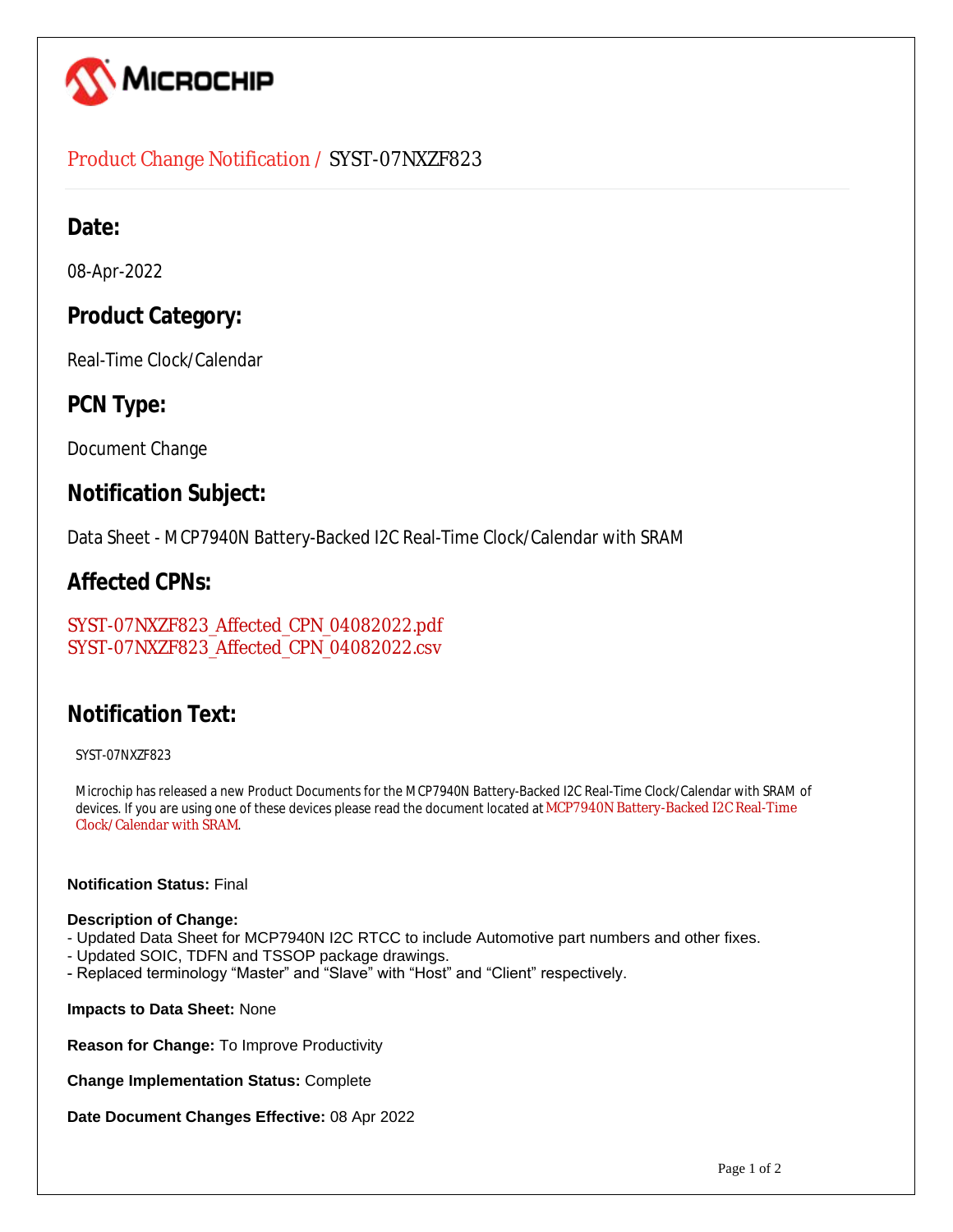**NOTE:** Please be advised that this is a change to the document only the product has not been changed.

**Markings to Distinguish Revised from Unrevised Devices:** N/A

## **Attachments:**

[MCP7940N Battery-Backed I2C Real-Time Clock/Calendar with SRAM](https://www.microchip.com/webdata/api/Document/DownloadDocumentsForFileHandlerByContentId?contentId=en553487)

Please contact your local [Microchip sales office](http://www.microchip.com/distributors/SalesHome.aspx) with questions or concerns regarding this notification.

### **Terms and Conditions:**

If you wish to receive Microchip PCNs via email please register for our [PCN](http://www.microchip.com/pcn) email service at our PCN [home page](http://www.microchip.com/pcn) select register then fill in the required fields. You will find instructions about registering for Microchips PCN email service in the [PCN FAQ](http://www.microchip.com/pcn/faqs) section.

If you wish to change your PCN profile, including opt out, please go to the [PCN home page](http://www.microchip.com/pcn) select login and sign into your myMicrochip account. Select a profile option from the left navigation bar and make the applicable selections.